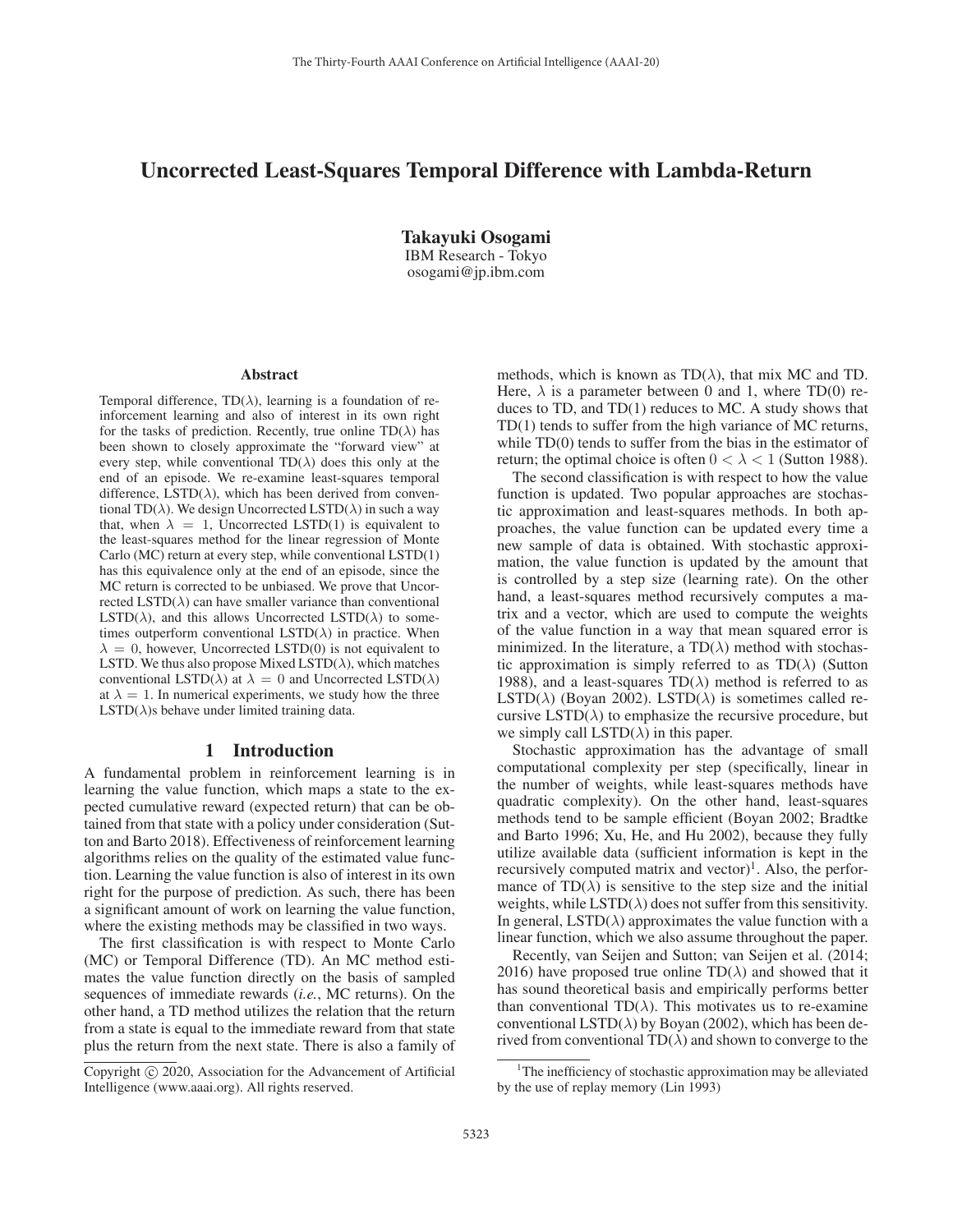weights which conventional  $TD(\lambda)$  converges to.

We derive Uncorrected LSTD( $\lambda$ ) in such a way that, when  $\lambda = 1$ , Uncorrected LSTD(1) is equivalent to "the Least-Squares method for the linear regression of Monte Carlo return" (LSMC) at every step. This differs from Boyan's LSTD $(1)$ , which corrects the MC return by "bootstrap" to make the resulting estimator unbiased. We prove that Uncorrected LSTD( $\lambda$ ), while it is only asymptotically unbiased, can have smaller variance than Boyan's. Our numerical experiments suggest that Uncorrected LSTD $(\lambda)$  can indeed outperform Boyan's for some cases.

Uncorrected  $LSTD(\lambda)$  is derived from linear regression via the method of instrumental variables, similar to LSTD by Bradtke and Barto (1996). To shed light on the difference between Uncorrected and Boyan's  $LSTD(\lambda)$ , we re-derive Boyan's LSTD( $\lambda$ ) from modified linear regression via instrumental variables. Our main contribution is in our analysis that illuminates how the variants of  $LSTD(\lambda)$  can be derived from the variants of linear regression as well as how Uncorrected LSTD( $\lambda$ ) can have small variance.

In the analysis, we also show that, when  $\lambda = 0$ , Boyan's LSTD(0) is equivalent to LSTD (Bradtke and Barto 1996), while Uncorrected LSTD(0) is not. This motivates us to propose Mixed LSTD( $\lambda$ ), which mixes the two LSTD( $\lambda$ )s in a way that it matches LSTD at  $\lambda = 0$  and LSMC at  $\lambda = 1$ . We prove that all of the three  $LSTD(\lambda)$ s converge to the same solution as the amount of training data tends to infinity, but they behave differently with limited training data. Our numerical experiments suggest that Boyan's  $\text{LSTD}(\lambda)$ is relatively more sensitive to the particular values of its hyperparameters than the other two  $LSTD(\lambda)s$ , and one may find well performing  $LSTD(\lambda)$  for a given domain from the family of Mixed LSTD( $\lambda$ ). Our secondary contribution thus includes Mixed LSTD( $\lambda$ ) and the empirical characterization of the three  $LSTD(\lambda)$ s under limited training data.

### 1.1 Related work

In the prior work on  $TD(\lambda)$  and  $LSTD(\lambda)$ , it is standard to correct the MC return by bootstrap, because the correction reduces the bias, as has been discussed in Peng and Williams (1996) and Watkins (1989) (Chapter 7). The side effect of the correction on the variance has not been a major focus of the prior work, and uncorrected MC return has not been used to derive existing LSTD( $\lambda$ )s. In the following, we discuss the work related to  $LSTD(\lambda)$ .

 $LSTD(\lambda)$  has been extended or modified in several ways. These include incremental truncated LSTD (Gehring, Pan, and White 2016), iLSTD( $\lambda$ ) (Geramifard et al. 2007), forgetful LSTD( $\lambda$ ) (Vanseijen and Sutton 2015), generalized LSTD( $\lambda$ ) (Ueno et al. 2011), and off-policy LSTD( $\lambda$ ) (Mahmood, van Hasselt, and Sutton 2014). However, all follow Boyan's LSTD( $\lambda$ ), and one may consider the corresponding extensions or modifications to our LSTD( $\lambda$ )s. LSTD( $\lambda$ ) is also studied by Xu, He, and Hu (2002), but their  $\text{LSTD}(\lambda)$ updates the weights in an essentially equivalent manner to Boyan's with a different computational procedure.

 $LSTD(\lambda)$  can be extended to deal with action-value functions, and the resulting method is referred to as LSTD- $Q(\lambda)$ . LSTD- $Q(\lambda)$  can be used for policy evaluation in

reinforcement learning, which has been studied as leastsquares policy iteration,  $LSPI(\lambda)$  (Lagoudakis and Parr 2003; Szepesvári 2010). Our LSTD( $\lambda$ )s can also be extended to LSTD-Q( $\lambda$ ) and LSPI( $\lambda$ ).

Least-squares policy evaluation  $(\lambda$ -LSPE) (Nedić and Bertsekas 2003) is conceptually related to  $LSTD(\lambda)$ . However, unlike LSTD( $\lambda$ ),  $\lambda$ -LSPE first finds a least-squares solution of a subproblem and updates weights by the amount specified by a step size, similar to  $TD(\lambda)$ .

### 2 Settings

The purpose of  $LSTD(\lambda)$  is to learn the value function  $V(\cdot)$ for a Markov reward process, which is specified with a tuple  $(S, P, R, \gamma)$ , where S is the set of states, P is a transition probability matrix, R is a reward function, and  $\gamma$  is a discount factor with  $0 < \gamma < 1$ . For  $s, s' \in S$ ,  $\mathbf{P}_{s,s'}$  denotes the probability that the next state is s' when the current state the probability that the next state is  $s'$  when the current state is s, and  $R(s)$  denotes the expected reward obtained at s. Throughout, we assume  $S$  to be a finite set.

The value function maps a state  $s \in S$  to the expected cumulative reward to be obtained from s:

$$
V(s) = \sum_{m=0}^{\infty} \gamma^m \sum_{s' \in \mathcal{S}} (\mathbf{P}^m)_{s,s'} R(s'), \tag{1}
$$

where  $P^m$  is the *m*-step transition probability matrix. Thus,  $({\bf P}^m)_{s,s'}$  is the probability that the state after m transitions<br>is  $s'$  give that the current state is s. The reward after m steps is  $s'$  give that the current state is  $s$ . The reward after  $m$  steps is discounted by  $\gamma^m$ .

A fundamental property of the value function is given by the Bellman equation, which here we represent in an extended form and refer to it as an  $n$ -step Bellman equation:

$$
V(s) = \sum_{m=0}^{n-1} \gamma^m \sum_{s' \in \mathcal{S}} (\mathbf{P}^m)_{s,s'} R(s') + \gamma^n \sum_{s' \in \mathcal{S}} (\mathbf{P}^n)_{s,s'} V(s')
$$
(2)

for  $n \geq 1$ . The case with  $n = 1$  reduces to the standard Bellman equation. On the right-hand side of (2), the first term represents the expected cumulative reward for the next n steps, and the second term represents the expected cumulative reward afterwards.

LSTD( $\lambda$ ) learns  $V(\cdot)$  from training data, which we assume to be a series of states and rewards,  $\{(s_t, r_{t+1})\}_t$ . By convention,  $r_{t+1}$  denotes the reward obtained upon transitioning from  $s_t$ . More specifically, LSTD( $\lambda$ ) seeks to learn a linear function,  $V_{\theta}(\phi(s)) = \theta^{\top} \phi(s)$ , that best approximates  $V(s)$ , where  $\phi(s)$  is the feature vector of s, and  $\theta$  is the vector of weights (coefficients) of the linear function. A Markov reward process may be considered as a Markov decision process with a fixed policy. LSTD( $\lambda$ ) can thus be used for policy evaluation in the framework of policy iteration.

### 3 LSTD( $\lambda$ )

 $LSTD(\lambda)$  can be derived in a way that that the *n*-step Bellman equations (2) are approximately satisfied with  $V_{\theta}(\cdot)$ *for a range of* n. Depending on how the n-step Bellman equations are weighted, we arrive at variations of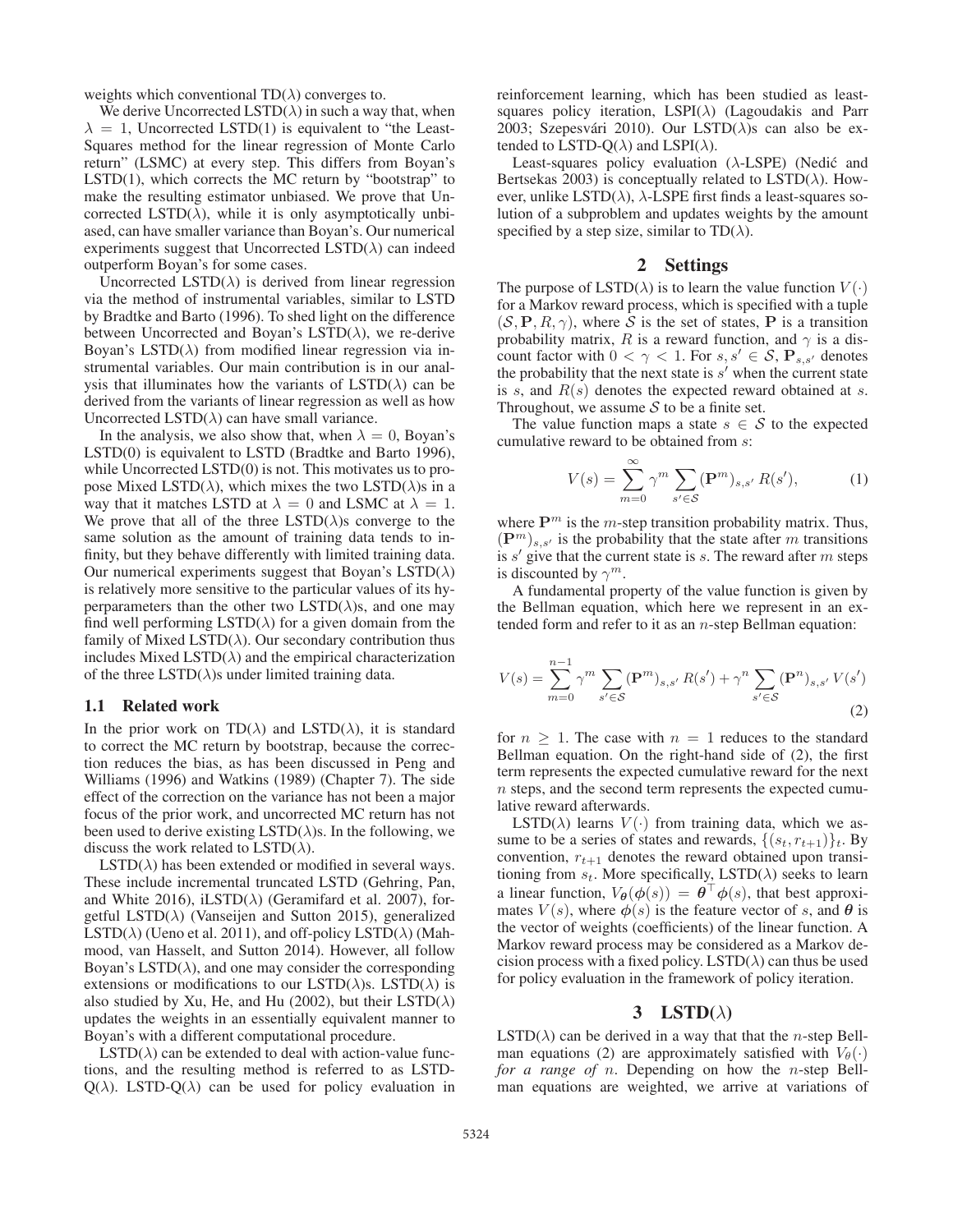| (a) Boyan's LSTM( $\lambda$ )                                  | (b) Uncorrected LSTM( $\lambda$ )                              | (c) Mixed LSTM( $\lambda$ )                                    |
|----------------------------------------------------------------|----------------------------------------------------------------|----------------------------------------------------------------|
| $A^{-1} \leftarrow \frac{1}{\alpha} \text{I}; b \leftarrow 0;$ | $A^{-1} \leftarrow \frac{1}{\alpha} \text{I}; b \leftarrow 0;$ | $A^{-1} \leftarrow \frac{1}{\alpha} \text{I}; b \leftarrow 0;$ |
| $z_0 \leftarrow \phi_0;$                                       | $z_{-1} \leftarrow 0; z_0 \leftarrow \phi_0;$                  | $z_{-1} \leftarrow 0; z_0 \leftarrow \phi_0;$                  |
| $\delta \leftarrow \phi_t - \gamma \phi_{t+1};$                | $\delta \leftarrow z_t - \gamma z_{t-1};$                      | $\delta \leftarrow \lambda (z_t - \gamma z_{t-1});$            |
| $A^{-1} \leftarrow (A + z_t \delta^{\top})^{-1};$              | $A^{-1} \leftarrow (A + \delta \phi_t^{\top})^{-1};$           | $\delta \leftarrow \lambda (z_t - \gamma z_{t-1});$            |
| $b \leftarrow b + r_{t+1} z_t;$                                | $z_{t+1} \leftarrow \lambda \gamma z_t + \phi_{t+1};$          | $\delta \leftarrow (1 - \lambda)(\phi_t - \gamma \phi_{t+1});$ |
| $\theta = A^{-1} b;$                                           | $\theta = A^{-1} b;$                                           | $\theta = A^{-1} b;$                                           |

\nend

\nend

**Algorithm 1:** LSTD( $\lambda$ ) algorithms, where the step of the form  $\mathbf{A}^{-1}$  ←  $(\mathbf{A} + \mathbf{u}\mathbf{v}^{\top})^{-1}$  first computes  $(\mathbf{A} + \mathbf{u}\mathbf{v}^{\top})^{-1}$  from  $\mathbf{A}^{-1}$  by the use of the Sherman-Morrison lemma and then rep  $\mathbf{A}^{-1}$  by the use of the Sherman-Morrison lemma and then replaces the old  $\mathbf{A}^{-1}$  with  $(\mathbf{A} + \mathbf{u}\mathbf{v}^{\top})^{-1}$ .

 $LSTD(\lambda)$ . Although our derivation is rather involved, Uncorrected LSTD( $\lambda$ ), which we propose in this paper, consists of simple calculations and can be directly compared against Boyan's. So, we start by discussing Uncorrected  $\text{LSTD}(\lambda)$ shown in Algorithm 1(b) with comparison to Boyan's (Algorithm 1(a)). Algorithm 1(c) mixes the two LSTD( $\lambda$ )s and will be discussed in Section 3.5.

At each time step t, both of the two  $LSTD(\lambda)$ s update the weights,  $\theta$ , to the solution of a system of linear equations,  $\hat{\theta} = A^{-1} b$ , where  $A^{-1}$  and  $b$  are recursively computed Note that  $(A + \mu \mathbf{v}^{\top})^{-1}$  can be computed from  $A^{-1}$ puted. Note that  $(A + \mathbf{u} \mathbf{v}^{\top})^{-1}$  can be computed from  $\mathbf{A}^{-1}$  via the Sherman-Morrison Jemma (rank-one undate). The via the Sherman-Morrison lemma (rank-one update). The two  $LSTD(\lambda)$ s differ only by two lines. While Uncorrected LSTD( $\lambda$ ) updates **A** by  $(\mathbf{z}_t - \gamma \mathbf{z}_{t-1}) \phi_t^{\dagger}$ , Boyan's updates<br>**A** by  $\mathbf{z}_t (\phi_t - \gamma \phi_{t+1})^{\top}$  where  $\phi_t = \phi(s_t)$  and  $\mathbf{z}_t$  is called **A** by  $\mathbf{z}_t$  ( $\phi_t - \gamma \phi_{t+1}$ )<sup> $\top$ </sup>, where  $\phi_t \equiv \phi(s_t)$ , and  $\mathbf{z}_t$  is called an eligibility trace. Both of the two  $\text{LSTD}(\lambda)$ s run in  $O(k^2)$ time and space, where k is the dimension of  $\phi_t$ .

Here,  $\alpha > 0$  is set sufficiently large to ensure that  $\mathbf{A}^{-1}$ exists and can be updated in a numerically stable manner. Alternatively, one may also update **A**, while  $A^{-1}$  does not exists, and compute **A**−<sup>1</sup> from **A** when it becomes invertible. Once  $A^{-1}$  is obtained,  $A^{-1}$  can be updated as in Algorithm 1. These are standard techniques in recursive leastsquares methods.

In the rest of this section, we derive the three  $\text{LSTD}(\lambda)$ s in Algorithm 1 and discuss where the difference stems from. The performance of these  $LSTD(\lambda)$ s will be evaluated empirically in Section 4.

#### 3.1 Deriving Uncorrected LSTD( $\lambda$ )

First, we derive Uncorrected LSTD( $\lambda$ ) by following the approach taken in Bradtke and Barto (1996), who have derived LSTD. Throughout, we assume  $0 \leq \lambda \leq 1$ .

At (time) step  $T$ , one can consider *n*-step Bellman equations for the state  $s_t$  visited at each step  $t < T$ . We take the weighted sum of those *n*-step Bellman equations. Specifically, for  $1 \leq n < T - t$ , the *n*-step Bellman equation cally, for  $1 \leq n < T - t$ , the *n*-step Bellman equation (Eq. (2)) is weighted by  $(1 - \lambda) \lambda^{n-1}$  We also add the MC (Eq. (2)) is weighted by  $(1 - \lambda) \lambda^{n-1}$ . We also add the MC return (Eq. (1)) with weight  $\lambda^{T-t-1}$ . The resulting weighted sum of the  $T - t$  equations is given by

$$
V(s_t) = \sum_{m=0}^{T-t-1} (\lambda \gamma)^m \sum_{s \in S} (\mathbf{P}^m)_{s_t, s} R(s)
$$
  
+  $(1 - \lambda) \gamma \sum_{m=1}^{T-t-1} (\lambda \gamma)^{m-1} \sum_{s \in S} (\mathbf{P}^m)_{s_t, s} V(s)$   
+  $(\lambda \gamma)^{T-t-1} \sum_{m=T-t}^{\infty} \gamma^{m+1-(T-t)} \sum_{s \in S} (\mathbf{P}^m)_{s_t, s} R(s).$  (3)

end

Because our regressor  $V_{\theta}(\cdot)$  is linear, one may find its weights, *θ*, via linear regression, *if* **P** *is known*:

$$
\left\{\phi_t - (1 - \lambda)\gamma \sum_{m=1}^{T-t-1} (\lambda \gamma)^{m-1} \sum_{s \in \mathcal{S}} (\mathbf{P}^m)_{s_t, s} \phi(s) \right\}
$$

$$
\longmapsto \sum_{m=0}^{T-t-1} (\lambda \gamma)^m r_{t+1+m} \right\}_{t=0}^{T-1}, \tag{4}
$$

where we use  $\{x_t \mapsto y_t\}_{t=0}^{T-1}$  to denote the linear regression where input variables are  $x_t$  and the corresponding target variable is  $y_t$  for  $t = 0, \ldots, T - 1$ . The target variable in (4) involves the reward,  $r_{t+1+m}$ , observed at time  $t+1+m$ . The reward after step  $T$  (*i.e.*,  $r_t$  for  $t>T$ ) has not been observed at step  $T$  and is not included in (4). The target variable thus has the observation noise of

$$
\sum_{m=0}^{T-t-1} (\lambda \gamma)^m \left( \sum_{s \in \mathcal{S}} (\mathbf{P}^m)_{s_t, s} R(s) - r_{t+1+m} \right)
$$
  
+  $(\lambda \gamma)^{T-t-1} \sum_{m=T-t}^{\infty} \gamma^{m+1-(T-t)} \sum_{s \in \mathcal{S}} (\mathbf{P}^m)_{s_t, s} R(s),$  (5)

which we will revisit when we discuss convergence of Uncorrected LSTD( $\lambda$ ).

Because **P** is unknown, the input variables for the linear regression (4) cannot be directly observed. Instead, one can observe a sample path,  $\{(s_t, r_{t+1})\}_{t=0}^{T-1}$ . Then one may use  $\phi_t - (1 - \lambda) \gamma \sum_{m=1}^{T-t-1} (\lambda \gamma)^{m-1} \phi_{t+m}$  as input variables,<br>which however involve the observation noise of which however involve the observation noise of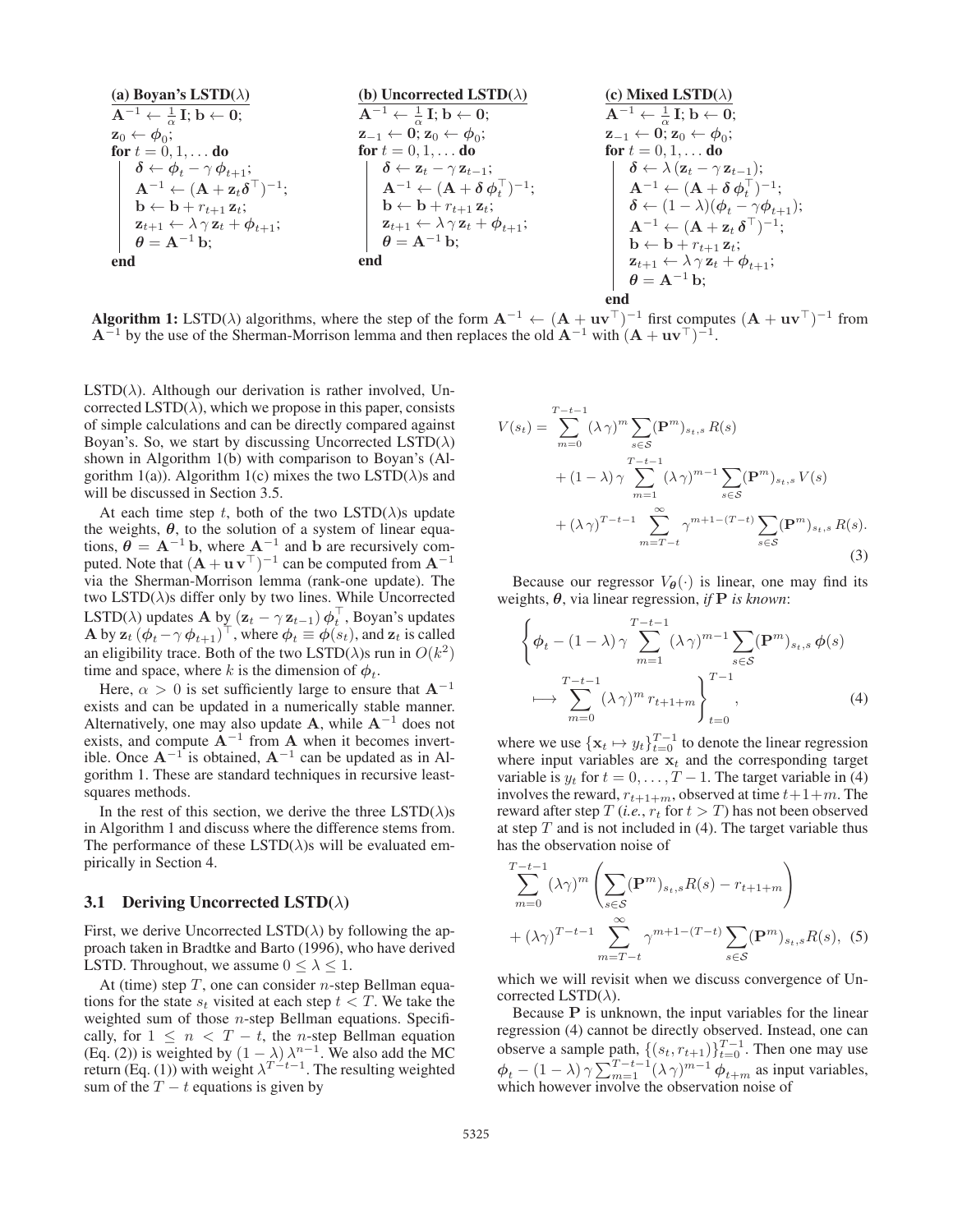$$
-(1-\lambda)\gamma \sum_{m=1}^{T-t-1} (\lambda \gamma)^{m-1} \left( \sum_{s \in \mathcal{S}} (\mathbf{P}^m)_{s_t, s} \phi(s) - \phi_{t+m} \right). \tag{6}
$$

With this observation noise in input variables, the standard least-squares solution would be biased, which however can be corrected with the method of instrumental variables (Young 2011). Following Bradtke and Barto (1996), we use  $\phi_t$  as instrumental variables. Then the least-squares solution of the regression (4) is given by the solution of  $\frac{1}{T} \mathbf{A}_T^{\text{Unc}} \boldsymbol{\theta} = \frac{1}{T} \mathbf{b}_T$ , where

$$
\mathbf{A}_T^{\text{Unc}} \equiv \sum_{t=0}^{T-1} \phi_t \left( \phi_t - (1 - \lambda) \gamma \sum_{m=1}^{T-t-1} (\lambda \gamma)^{m-1} \phi_{t+m} \right)^{\top} \tag{7}
$$

$$
\mathbf{b}_T \equiv \sum_{t=0}^{N} \phi_t \sum_{m=0}^{N} (\lambda \gamma)^m r_{t+1+m}.
$$
 (8)

We compute  $\mathbf{A}_T^{\text{Unc}}$  and  $\mathbf{b}_T$  recursively, as follows:

Theorem 1. *We can compute* (7)*-*(8) *recursively as follows:*  $\mathbf{A}_{T+1}^{\text{Unc}} = \mathbf{A}_T^{\text{Unc}} + (\mathbf{z}_T - \gamma \mathbf{z}_{T-1}) \phi_T^{\perp}$  and  $\mathbf{b}_{T+1} = \mathbf{b}_T + \mathbf{z}_{T}^{\perp} = \mathbf{b}_T^{\perp}$  $\mathbf{z}_T r_{T+1}$  *for*  $T > 0$ *, starting from*  $\mathbf{A}_0^{\text{Unc}} = \mathbf{O}$  *and*  $\mathbf{b}_0 = \mathbf{0}$ *,*<br>where the eligibility trace  $\mathbf{z}_T \equiv \sum_{t=0}^T (\lambda \gamma)^{T-t} \phi_t$  can be<br>computed recursively as  $\mathbf{z}_T = \lambda \gamma \mathbf{z}_{T-1} + \phi_T$  for *computed recursively as*  $\mathbf{z}_T = \lambda \gamma \mathbf{z}_{T-1} + \phi_T$  *for*  $T > 0$ *.* 

*Proof.* The theorem can be proved in a straightforward manner from the definition of the eligibility trace. We provide a complete proof in the supplementary material (Osogami 2019). П

One may also recursively compute  $(A_T^{Unc})^{-1}$  via the erman-Morrison lemma and this gives Algorithm 1(b) Sherman-Morrison lemma, and this gives Algorithm 1(b).

Now, consider the special cases of Uncorrected LSTD( $\lambda$ ). When  $\lambda = 1$ , at each step T, Uncorrected LSTD(1) is equivalent to LSMC, which finds the least-squares solution of the linear regression of Monte Carlo return up to T (*i.e.*,  $\{\phi_t \mapsto \sum_{m=0}^{T-t-1} \gamma^m r_{t+1+m}\}_{t=0}^{T-1}$ ). Specifically, when  $\lambda = 1$ , we have that  $\mathbf{A}_T^{\text{Unc}}$  and  $\mathbf{b}_T$  reduce to

$$
\mathbf{A}_T^{\text{Unc}} = \sum_{t=0}^{T-1} \phi_t \, \phi_t^{\top} \text{ and } \mathbf{b}_T = \sum_{t=0}^{T-1} \phi_t \sum_{m=0}^{T-t-1} \gamma^m r_{t+1+m}.
$$
\n(9)

When  $\lambda = 1$ , input variables have no observation noise, and the instrumental variables,  $\phi_t$ , are equivalent to the input variables. Thus, Uncorrected LSTD(1) recursively finds standard least-squares solutions.<br>When  $\lambda = 0$ , Uncorrected LSTD(0) is slightly different

When  $\lambda = 0$ , Uncorrected LSTD(0) is slightly different from LSTD (Bradtke and Barto 1996), which recursively computes the solution of  $\frac{1}{T} \mathbf{A}_T^{\text{LSTD}} \theta = \frac{1}{T} \mathbf{b}_T^{\text{LSTD}}$ , where

$$
\mathbf{A}_T^{\text{LSTD}} \equiv \sum_{t=0}^{T-1} \boldsymbol{\phi}_t \left(\boldsymbol{\phi}_t - \gamma \, \boldsymbol{\phi}_{t+1}\right)^{\top} \text{ and } \mathbf{b}_T^{\text{LSTD}} \equiv \sum_{t=0}^{T-1} \boldsymbol{\phi}_t \, r_{t+1}.\tag{10}
$$

When  $\lambda = 0$ , we have  $\mathbf{b}_T = \mathbf{b}_T^{\text{LSTD}}$ , but  $\mathbf{A}_T^{\text{Unc}}$  differs from  $\mathbf{A}^{\text{LSTD}}$  by  $\mathbf{A}^{\text{Unc}}$  a LSTD  $=\alpha \phi$  ${\bf A}_T^{\text{LSTD}}$  by  ${\bf A}_T^{\text{Unc}} - {\bf A}_T^{\text{LSTD}} = \gamma \phi_{T-1} \phi_T^{\perp}$ , which, however, becomes negligible  $(\frac{1}{T}|\mathbf{A}_T^{\text{Unc}} - \mathbf{A}_T^{\text{LSTD}}| \to 0)$  as  $T \to \infty$ .

### 3.2 Convergence of Uncorrected LSTD( $\lambda$ )

Bradtke and Barto (1996) have shown that the weights given by LSTD converge to the true values. For the convergence, the key property that need to be verified is that instrumental variables are uncorrelated with observation noise in input variables and in target variables. Although we use the same instrumental variables as Bradtke and Barto (1996), our observation noise is different from theirs.

First, consider the observation noise in input variables (input noise). Ignoring a constant factor in (6), our input noise has the form  $\zeta = \sum_{m=0}^{T-t-1} (\lambda \gamma)^{m-1} \zeta_m$ , where  $\zeta_m$  is the input noise at step  $t+m$ . It has been shown in Bradtke and input noise at step  $t + m$ . It has been shown in Bradtke and<br>Barto (1996) that  $\zeta_0$  is uncorrelated with  $\phi$ . By analogous Barto (1996) that  $\zeta_0$  is uncorrelated with  $\phi_t$ . By analogous reasons (more specifically, by considering an m-step transition as a single-step transition,  $P \leftarrow P^m$ ), for each  $m > 0$ ,  $\zeta_m$  is uncorrelated with  $\phi_t$ . Therefore,  $\phi_t$  is uncorrelated with our input noise.

It can be seen in (5) that our observation noise in target variables has the form  $\sum_{m=0}^{T-t-1} (\lambda \gamma)^m \eta_m + \eta_{T-t}$ , where  $n_{-}$  is the observation noise of the reward at step  $t+1+m$  $\eta_m$  is the observation noise of the reward at step  $t + 1 + m$ <br>for  $0 \le m \le T - t$  and  $n_{T-1}$  is the remaining observafor  $0 \leq m < T - t$ , and  $\eta_{T-t}$  is the remaining observation noise. It has been shown in Bradtke and Barto (1996) that  $\eta_0$  is uncorrelated with  $\phi_t$ . By analogous reasons,  $\eta_m$  is uncorrelated with  $\phi_t$  for each  $0 < m < T - t$ .

On the other hand,  $\eta_{T-t}$  can be correlated with  $\phi_t$ . However, unlike  $\eta_m$  for  $m < T - t$ ,  $\eta_{T-t}$  is deterministic given  $s_t^2$ . Thus, if we consider a hypothetical situation where  $\eta_{T-t}$ is observed and included in the target variable,  $\phi_t$  is uncorrelated with the observation noise in target variables.

The following lemma suggests that Uncorrected LSTD( $\lambda$ ) gives the weights that are equivalent to those found in this hypothetical situation:

**Lemma 1.** Let  $\theta_T$  be the solution of  $\frac{1}{T} \mathbf{A}^{\text{Unc}}_{T} \theta = \frac{1}{T} \mathbf{b}_T$  and  $\theta^*$  the solution of  $\frac{1}{T} \mathbf{A}^{\text{Unc}}_{T} \theta = \frac{1}{T} \mathbf{b}^*$ , where  $\mathbf{A}^{\text{unc}}$  and  $\mathbf{b}$  $\theta_T^*$  *the solution of*  $\frac{1}{T} \mathbf{A}_T^{\text{Unc}} \theta = \frac{1}{T} \mathbf{b}_T^*$ , where  $\mathbf{A}_T^{\text{Unc}}$  *and*  $\mathbf{b}_T$  *are given by* (7)-(8) *and are given by* (7)*-*(8)*, and*

$$
\mathbf{b}_{T}^{\star} \equiv \sum_{t=0}^{T-1} \phi_{t} \Bigg( \sum_{m=1}^{T-t-1} (\lambda \gamma)^{m-1} \phi_{t+m} + \lambda^{T-t-1} \sum_{m=T-t}^{\infty} \gamma^{m+1-(T-t)} \sum_{s \in S} (\mathbf{P}^{m})_{s_{t}, s} R(s) \Bigg). \tag{11}
$$

If  $\frac{1}{T} {\bf A}_T^{\rm{Unc}}$  converges to an invertible matrix as  $T\to \infty$ , then  $|\theta_T - \theta_T^*| \to 0 \text{ as } T \to \infty.$ 

*Proof.* Here, we only provide a proof sketch, but a complete proof can be found in the supplementary material (Osogami 2019).

<sup>&</sup>lt;sup>2</sup>Both of  $\eta_{T-t}$  and  $\phi_t$  depend on  $s_t$ , so they are random and correlated before time  $t$ . After  $t$ , the randomness associated with  $s_t$  is resolved, and the value of  $\eta_{T-t}$  is determined (has no randomness), because  $s_t$  was the only randomness in  $\eta_{T-t}$ .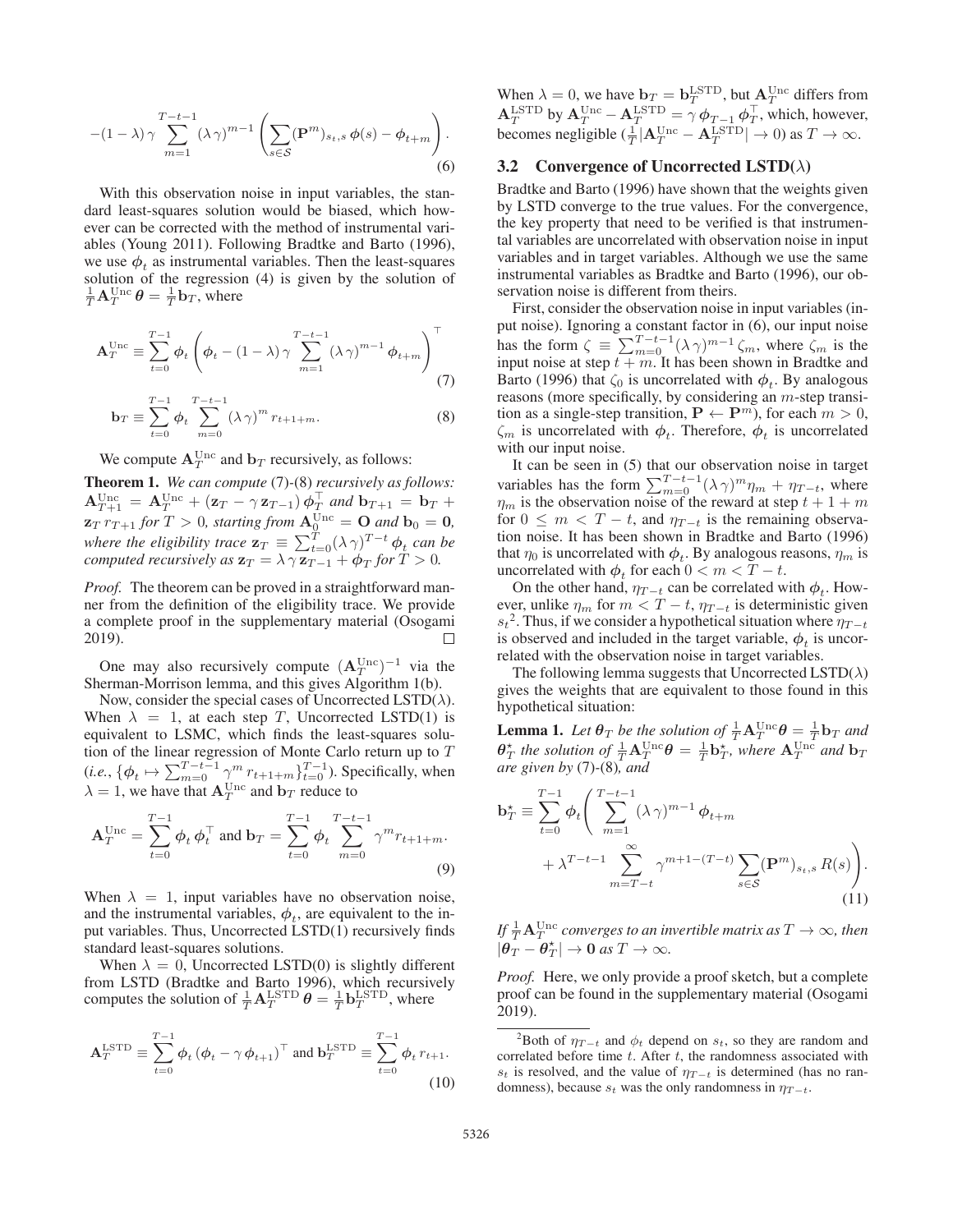By the continuity of matrix inverse, we can show

$$
\lim_{T \to \infty} (\theta_T - \theta_T^*)
$$
\n
$$
= \left(\lim_{T \to \infty} \frac{1}{T} \mathbf{A}_T^{\text{Unc}}\right)^{-1} \lim_{T \to \infty} \frac{1}{T} (\mathbf{b}_T - \mathbf{b}_T^*). \tag{12}
$$

It thus suffices to show  $\frac{1}{T}|\mathbf{b}_T^* - \mathbf{b}_T| \to 0$  as  $T \to \infty$ . Now, because the state space S is finite there exists  $c < \infty$  such because the state space  $\overline{S}$  is finite, there exists  $c < \infty$  such that  $R(s) \leq c$  and  $|\phi(s)| \leq c$  elementwise for any  $s \in \mathcal{S}$ . Then we can show the following elementwise inequality:

$$
\frac{1}{T}|\mathbf{b}_T^{\star} - \mathbf{b}_T| \le c^2 \frac{\gamma}{1 - \gamma} \frac{1}{T} \frac{1 - (\lambda \gamma)^T}{1 - \lambda \gamma}, \qquad (13)
$$

which tends to 0 as  $T \to \infty$ .

Note that  $\mathbf{b}_T^*$  involves  $\eta_{T-t}$  that is observed in the hypothetical situation. We discuss the invertibility of  $\frac{1}{T} \mathbf{A}_T^{\text{Unc}}$  in the following.

The following theorem specifies what weights Uncorrected LSTD( $\lambda$ ) converges to as  $T \to \infty$ .

**Theorem 2.** Let  $\theta_T$  be the weights given by Uncorrected *LSTD(*λ*) at step* T*. Suppose that the Markov chain of state transition is ergodic*<sup>3</sup>*. Let*  $\pi$  *be the vector of steady state probability at each*  $s \in S$ . Let **r** *be the vector of expected immediate reward from each*  $s \in S$ . Let  $\Phi$  be the ma*trix whose rows are*  $\phi(s)$  *for*  $s \in S$ *. Then, as*  $T \to \infty$ *,*  $\theta_t$  *converges to the solution of*  $\overline{A} \theta = \overline{b}$  *almost surely,*  $where \ \mathbf{\overline{A}} \equiv \mathbf{\Phi}^\top \text{Diag}(\boldsymbol{\pi}) \left( \mathbf{I} - \gamma \mathbf{P} \right) (\mathbf{I} - \lambda \gamma \mathbf{P})^{-1} \mathbf{\Phi}$  *and*  $\bar{\mathbf{b}} \equiv \mathbf{\Phi}^\top \text{Diag}(\boldsymbol{\pi}) \, (\mathbf{I} - \lambda \gamma \mathbf{P})^{-1} \, \mathbf{r}$ *. Here,*  $\text{Diag}(\boldsymbol{\pi})$  *is the diagonal matrix whose diagonal elements are π. We assume*  $0 \leq \lambda \leq 1$  *and*  $0 \leq \gamma < 1$ *.* 

*Proof.* Here, we only provide a proof sketch, but a complete proof can be found in the supplementary material (Osogami 2019).

At each step T, Uncorrected LSTD( $\lambda$ ) gives the weight vector  $\theta_T$  that is the solution of  $\frac{1}{T} \mathbf{A}_T^{\text{Unc}} \theta = \frac{1}{T} \mathbf{b}_T$ . There-<br>form it suffices to show  $\frac{1}{T} \mathbf{A}_{\text{unc}}^{\text{unc}} \theta$  and  $\frac{1}{T} \mathbf{b}_{\text{enc}}$ . fore, it suffices to show  $\frac{1}{T} \mathbf{A}_{T}^{Unc} \rightarrow \mathbf{A}$  and  $\frac{1}{T} \mathbf{b}_{T} \rightarrow \mathbf{b}$  as  $T \rightarrow 0$ . We can prove these almost sure convergence by relating the time average to the ensemble average (almost surely) via the pointwise ergodic theorem, where the key assumption that we exploit is the ergodicity of the Markov chain of state transition.  $\Box$ 

In the theorem,  $(I - \gamma P)$  and  $(I - \lambda \gamma P)$  have full rank, because **P** is a stochastic matrix<sup>4</sup>. Also,  $\pi > 0$  elementwise by ergodicity. Hence, A is invertible, as long as the feature vectors are chosen in a way that  $\Phi^{\top} \Phi$  has full rank.

# 3.3 Where does Boyan's  $LSTD(\lambda)$  come from?

We have formally derived Uncorrected  $LSTD(\lambda)$  via instrumental variables. Then Uncorrected  $\text{LSTD}(\lambda)$  is shown to reduce to LSMC at  $\lambda = 1$  and is asymptotically equivalent to LSTD at  $\lambda = 0$ . We have also established asymptotic convergence analogous to what has been shown for LSTD (Bradtke and Barto 1996). These results suggest that Uncorrected LSTD( $\lambda$ ) is a natural extension of LSTD.

However, Boyan's LSTD( $\lambda$ ) is also a natural extension of LSTD. In this section, we derive Boyan's LSTD( $\lambda$ ) via the method of instrumental variables, which is quite different from Boyan's derivation from TD( $\lambda$ ) (Boyan 2002). Our analysis will illuminate how the two  $LSTD(\lambda)$ s differ and shed new lights on  $\text{LSTD}(\lambda)$ s.

Now, at (time) step  $T$ , we take the weighted sum of the n-step Bellman equations with  $1 \leq n \leq T - t$  for the state  $s_t$  visited at step  $t < T$ . Here, *n*-step Bellman equation is weighted by  $(1-\lambda)\lambda^{n-1}$  for  $1 \leq n < T-t$  and by  $\lambda^{T-t-1}$ for  $n = T - t$ . The resulting weighted sum is given by

$$
V(s_t) = \sum_{m=0}^{T-t-1} (\lambda \gamma)^m \sum_{s \in S} (\mathbf{P}^m)_{s_t, s} R(s)
$$
  
+  $(1 - \lambda) \gamma \sum_{m=1}^{T-t-1} (\lambda \gamma)^{m-1} \sum_{s \in S} (\mathbf{P}^m)_{s_t, s} V(s)$   
+  $\gamma (\lambda \gamma)^{T-t-1} \sum_{s \in S} (\mathbf{P}^{T-t})_{s_t, s} V(s).$  (14)

Recall that, when we have derived Uncorrected LSTD( $\lambda$ ), we have added the MC return (Eq. (1)) with weight  $\lambda^{T-t-1}$ instead of the  $(T - t)$ -step Bellman equation, which is added in (14) with weight  $\lambda^{T-t-1}$ . This difference is reflected in the last term of (14).

From (14), we arrive at the linear regression  $\{x_t \mapsto$  $y_t\}_{t=0}^{T-1}$ , where

$$
\mathbf{x}_{t} \equiv \phi_{t} - (1 - \lambda)\gamma \sum_{m=1}^{T-t-1} (\lambda \gamma)^{m-1} \sum_{s \in S} (\mathbf{P}^{m})_{s_{t}, s} \phi(s)
$$

$$
- \gamma (\lambda \gamma)^{T-t-1} \sum_{s \in S} (\mathbf{P}^{T-t})_{s_{t}, s} \phi(s)
$$
(15)

$$
y_t \equiv \sum_{m=0}^{T-t-1} (\lambda \gamma)^m r_{t+1+m}.
$$
 (16)

Via the instrumental variables  $\phi_t$ , the least-squares solution of this linear regression is given by the solution of  $\frac{1}{T} \mathbf{A}_T^{\text{Boy}} \theta = \frac{1}{T} \mathbf{b}_T$ , where  $\mathbf{b}_T$  is given by (8), and

$$
\mathbf{A}_T^{\text{Boy}} \equiv \sum_{t=0}^{T-1} \phi_t \left( \phi_t - (1 - \lambda) \gamma \sum_{m=1}^{T-t-1} (\lambda \gamma)^{m-1} \phi_{t+m} - \gamma (\lambda \gamma)^{T-t-1} \phi_T \right)^{\top}.
$$
 (17)

The following lemma implies that the solution of  $\frac{1}{T} \mathbf{A}^{\text{Boy}}_{T} \boldsymbol{\theta} = \frac{1}{T} \mathbf{b}_T$  is what is given by Boyan's LSTD( $\lambda$ ) at step  $T$ :

Lemma 2. *Let* **z**<sup>k</sup> *be as defined in Theorem 1. Then we can write*  ${\bf A}_T^{\text{Boy}} = \sum_{k=0}^{T-1} {\bf z}_k \, (\boldsymbol{\phi}_k - \gamma \, \boldsymbol{\phi}_{k+1})^\top.$ 

*Proof.* The lemma can be proved in a way similar to Theorem 1. See a full proof in the supplementary material (Osogami 2019).  $\Box$ 

<sup>&</sup>lt;sup>3</sup> aperiodic and irreducible, as we assume a finite state space

<sup>4</sup> In Sutton, Mahmood, and White (2016), analogous matrices are shown to be positive definite.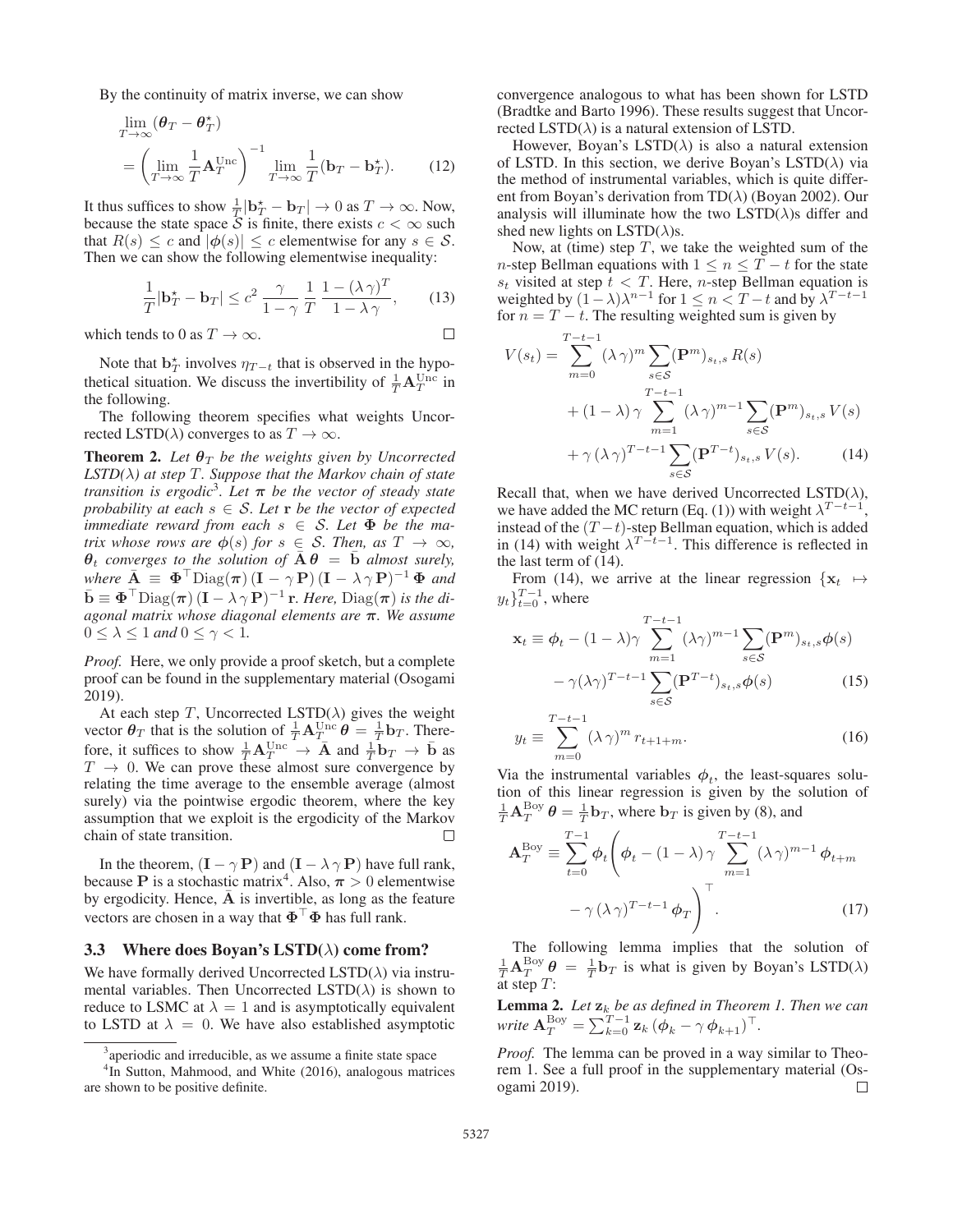The expression of  $A_T^{\text{Boy}}$  in Lemma 2 is equivalent to Equation (2) in Boyan (2002). One can also show that  $A_T^{\text{Boy}}$ and its inverse can be computed recursively (Boyan 2002; Xu, He, and Hu 2002), and this leads to Algorithm 1(a).

It is straightforward to verify that Uncorrected  $LSTD(\lambda)$ becomes asymptotically equivalent to Boyan's  $\text{LSTD}(\lambda)$  as  $T \to \infty$ . Specifically, the theorem analogous to Theorem 2 holds for Boyan's  $LSTD(\lambda)$ .

We now study special cases. Because  $z_T = \phi_T$  when  $\lambda =$ 0, Boyan's LSTD(0) is equivalent to LSTD, as discussed in Boyan (2002). When  $\lambda = 1$ , we have from (17) that  $A_T^{\text{Boy}} =$  $\sum_{t=0}^{T-1} \phi_t \left( \phi_t - \gamma^{T-t} \phi_T \right)$ , which is different from  $\mathbf{A}_T^{\text{Unc}}$  in (9) unless  $\phi_T = 0$ . Hence, at each step T, Boyan's LSTD(1) is different from LSMC. In Boyan (2002) Boyan's LSTD(1) is different from LSMC. In Boyan (2002), Boyan's LSTD(1) has been shown to be equivalent to LSMC at the end of an episode, and this is indeed the case, because one should set  $\phi_T = 0$  if the episode ends at T.

### 3.4 Bias-variance tradeoff

In this section, we discuss the quality of the estimators given by Uncorrected and Boyan's LSTD( $\lambda$ ). Specifically, we show that, in a special case, the estimator given by Uncorrected  $\text{LSTD}(\lambda)$  is biased but has smaller variance than that given by Boyan's LSTD( $\lambda$ ), which is unbiased.

Proposition 1. *Consider a stateless Markov reward process, where i.i.d. reward with a finite second moment is obtained at each step. Let*  $\mu$  *and*  $\sigma^2$  *respectively denote the mean and variance of the reward. Let*  $\theta_T^{\text{Unc}}$  *and*  $\theta_T^{\text{Boy}}$ *, respectively, be the estimator of the discounted cumulative reward given by Uncorrected and Boyan's LSTD(* $\lambda$ *) at step T. Then*  $\theta_T^{\text{Boy}}$  *is*  $u$ nbiased at each  $T$ , while  $\theta_T^{\text{Unc}}$  has the following bias:

$$
\mathbb{E}[\theta_T^{\text{Unc}}] - \frac{\mu}{1 - \gamma} = -\frac{\gamma \mu}{(1 - \gamma)^2 T} + o\left(\frac{1}{T}\right),\qquad(18)
$$

*On the other hand, we have*

$$
\frac{\text{Var}[\theta_T^{\text{Boy}}]}{\text{Var}[\theta_T^{\text{Unc}}]} = 1 + \frac{2\gamma}{(1-\gamma)T} + o\left(\frac{1}{T}\right). \tag{19}
$$

*Proof.* The proposition can be proved by careful analysis of the estimators for this special case (see the supplementary material (Osogami 2019)). П

Although (19) hides details in  $o\left(\frac{1}{T}\right)$ , it actually holds that  $\text{Var}[\theta_T^{\text{Boy}}] > \text{Var}[\theta_T^{\text{Boy}}]$  for any T, as is evident in the proof of the proposition of the proposition.

Proposition 1 clearly shows the bias-variance tradeoff, although it is for a special case with strong assumptions. We may expect that Uncorrected  $\text{LSTD}(\lambda)$  can outperform Boyan's for some cases, even though Uncorrected  $\text{LSTD}(\lambda)$ generally incurs larger bias than Boyan's. If Uncorrected  $LSTD(\lambda)$  performs better than Boyan's, it is perhaps due to the low variance of Uncorrected LSTD( $\lambda$ ). We hypothesize that analogous bias-variance tradeoff holds in more general settings, and it is an interesting future work to provide a proof for the general case.

### 3.5 Mixing Uncorrected and Boyan's LSTD( $\lambda$ )

The bias-variance tradeoff discussed in Section 3.4 motivates us to mix Uncorrected and Boyan's  $LSTD(\lambda)$ s to strike a good tradeoff. To this end, we propose Mixed LSTD( $\lambda$ ), which finds the solution of  $\frac{1}{T}A_{T}^{\text{Mix}}\hat{\theta} = \frac{1}{T}b_{T}$  in a recursive manner, where  $\mathbf{A}_T^{\text{Mix}} \equiv \lambda \mathbf{A}_T^{\text{Unc}} + (1-\lambda) \mathbf{A}_T^{\text{Boy}}$  for each T. It<br>is straightforward to verify that this leads to Algorithm 1(c) is straightforward to verify that this leads to Algorithm 1(c).

Note that we use  $\lambda$  to mix Uncorrected and Boyan's  $LSTD(\lambda)$ s without introducing an additional hyperparameter. In this way, Mixed LSTD(0) becomes equivalent to Boyan's LSTD(0), which is equivalent to LSTD. Also, Mixed LSTD(1) becomes equivalent to Uncorrected LSTD(1), which is equivalent to LSMC. Thus, Mixed  $LSTD(\lambda)$  nicely interpolates LSTD and LSMC.

All of the three LSTD( $\lambda$ )s in Algorithm 1 run in time quadratic in the dimension of  $\phi_t$ . However, Mixed LSTD( $\lambda$ ) is slower than the others by a constant factor (at most two), because it applies the rank-one update twice.

#### 4 Numerical experiments

Boyan's LSTD( $\lambda$ ), Uncorrected LSTD( $\lambda$ ), and Mixed  $LSTD(\lambda)$  become equivalent as the number of time steps T tends to infinity, but the three  $\text{LSTD}(\lambda)$ s behave differently for small T. The relative performance of the  $LSTD(\lambda)$ s depends on the domains, and we cannot definitively conclude one  $\text{LSTD}(\lambda)$  is better than the others. In this section, we evaluate and compare the performance of the three  $LSTD(\lambda)$ s on randomly constructed Markov reward processes (MRPs), which have been designed in van Seijen et al. (2016) to study the relative performance of various  $TD(\lambda)$ methods during the initial periods of learning.

To generate the random MRPs, we use the code published online5 by van Seijen et al. (2016). One may thus refer to van Seijen et al. (2016) for the exact settings of the experiments. Here, we briefly summarize the experimental settings. Each random MRP is represented as a tuple  $(k, b, \sigma)$ , where  $k$  is the number of states,  $b$  is the branching factor of the transition from each state, and  $\sigma$  is the standard deviation of reward. Three types of MRPs are considered. The *small* MRP is (10, 3, 0.1), *large* is (100, 10, 0.1), and *deterministic* is (100, 3, 0). For each MRP, three representations (features) of states are studied: *tabular*, *binary*, and *non-binary*. With *tabular*, each state is uniquely represented with a standard basis vector of k dimensions. With *binary*, each state is first represented by a unique integer from 1 to  $k$ , which is then encoded into a binary representation of length  $\lceil \log_2(k+1) \rceil$ .<br>With *non-binary* each state is randomly manned to a five With *non-binary*, each state is randomly mapped to a five dimensional vector according to the standard normal distribution. The performance is evaluated with the mean squared error (MSE) during the first 100 steps for *small* and the first 1,000 steps for *large* and *deterministic*. More precisely, the MSE is the error in the estimated weight, normalized by the MSE when the weights are zero. Throughout, the discount factor is  $\gamma = 0.99$ .

Figure 1 shows the MSE for each LSTD( $\lambda$ ) on each MRP with each value of  $\lambda$  and regularization coefficient ( $\alpha$  in Al-

<sup>5</sup> https://github.com/armahmood/totd-rndmdp-experiments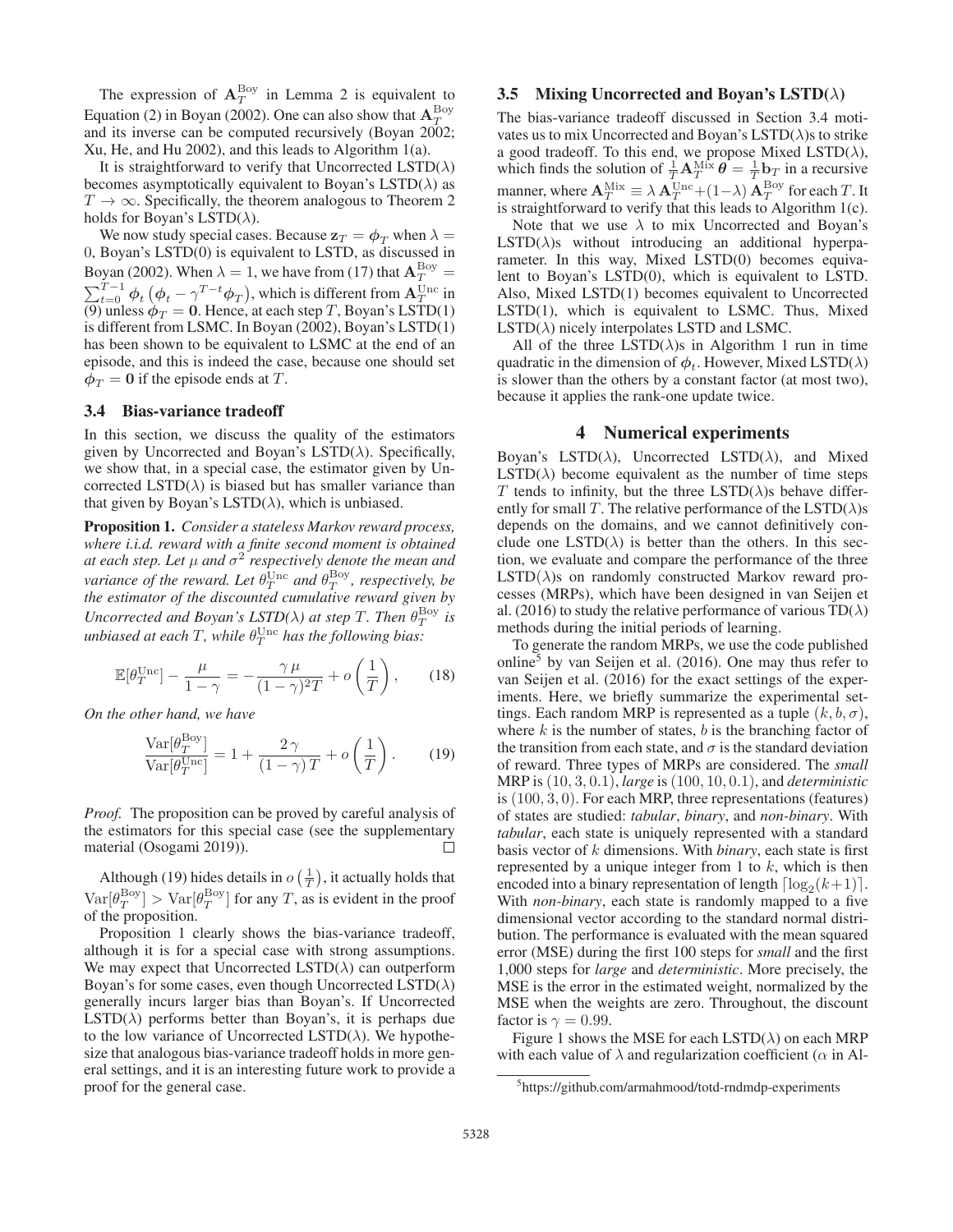

Figure 1: Mean squared error (MSE) of Uncorrected, Mixed, and Boyan's LSTD( $\lambda$ ) on the three MRPs with non-binary features as a function of the value of regularization coefficient. Each curve shows the MSE (over 50 runs) with a particular value of  $\lambda$  for  $0 \leq \lambda \leq 1$ . The legend only shows the color with  $\lambda \in \{0, 1\}$ , but the intermediate values of  $\lambda$  follow the color map of rainbow.

gorithm 1). Due to space limitations, we show only the results with *non-binary* features in Figure 1, but our discussion and conclusion will also consider other results shown in the supplementary material (Osogami 2019) (Figures 3- 5). Also, Figure 1 does not show error bars, which are shown with Figure 2 in the supplementary material (Osogami 2019). Following van Seijen et al. (2016),  $\lambda$  is varied in  $\{i/100 \mid i = 0, 10, \ldots, 90, 91, \ldots, 100\}$ . We vary  $\alpha$  in  ${2^i | i = -8, -7, \ldots, 8}.$ 

Overall, we find that the performance of Boyan's  $LSTD(\lambda)$  is relatively sensitive to the particular values of λ and α. While Boyan's LSTD(λ) can perform the best with appropriate choice of  $\lambda$  and  $\alpha$ , it can perform quite poorly with other choices. On the other hand, Uncorrected LSTD( $\lambda$ ) performs more stably across the range of  $\lambda$  and  $\alpha$ , although it may not necessarily perform the best even with the optimal choice of  $\lambda$  and  $\alpha$  (see the top panel of Figure 3(a) in the supplementary material (Osogami 2019)). In fact, for all MRPs in Figure 1, Boyan's LSTD( $\lambda$ ) with the optimal choice of  $\lambda$  and  $\alpha$  slightly (up to 2 %) outperforms Uncorrected and LSTD( $\lambda$ ) with its optimal choices of  $\lambda$  and  $\alpha$ . Then Mixed LSTD( $\lambda$ ) interpolates Boyan's and Uncorrected LSTD( $\lambda$ ). See the supplementary material (Osogami 2019) for computational environment and the running time with our experiments as well as our implementation of the three LSTD( $\lambda$ )s.

A conclusion from our experiments is that the three  $LSTD(\lambda)$ s perform differently with limited training data

(small  $T$ ), while in theory they converge to the same weights as  $T \rightarrow \infty$ . Small T is relevant for example in reinforcement learning, where policies are iteratively updated, and the training data with the latest policy is often limited. The relative performance of the three  $\text{LSTD}(\lambda)$ s depends on the characteristics of the MRPs, but our experiments suggest that Uncorrected and Mixed LSTD $(\lambda)$  certainly have advantages over Boyan's for *some* MRPs. Mixed LSTD(λ) nicely interpolates Boyan's and Uncorrected LSTD( $\lambda$ ), striking a good balance between bias and variance.

## 5 Conclusion

We have derived Uncorrected LSTD( $\lambda$ ) in a way that it matches "the Least-Squares method for the linear regression of Monte Carlo return" at  $\lambda = 1$ . We have shown that Uncorrected LSTD( $\lambda$ ) can have smaller variance than conventional Boyan's LSTD( $\lambda$ ), and this allows Uncorrected LSTD( $\lambda$ ) to outperform Boyan's for some cases, even though Uncorrected  $LSTD(\lambda)$  is generally biased, while Boyan's is proved to be unbiased. To strike a good tradeoff of bias and variance, we have also proposed Mixed LSTD( $\lambda$ ). The three  $LSTD(\lambda)$ s are shown to converge to the common weights as the number of time steps tends to infinity.

Our numerical experiments confirm that the three  $LSTD(\lambda)$ s indeed behave differently with small T. In particular, Boyan's LSTD( $\lambda$ ) tends to perform the best with its optimal choice of hyperparameters but is relatively more sen